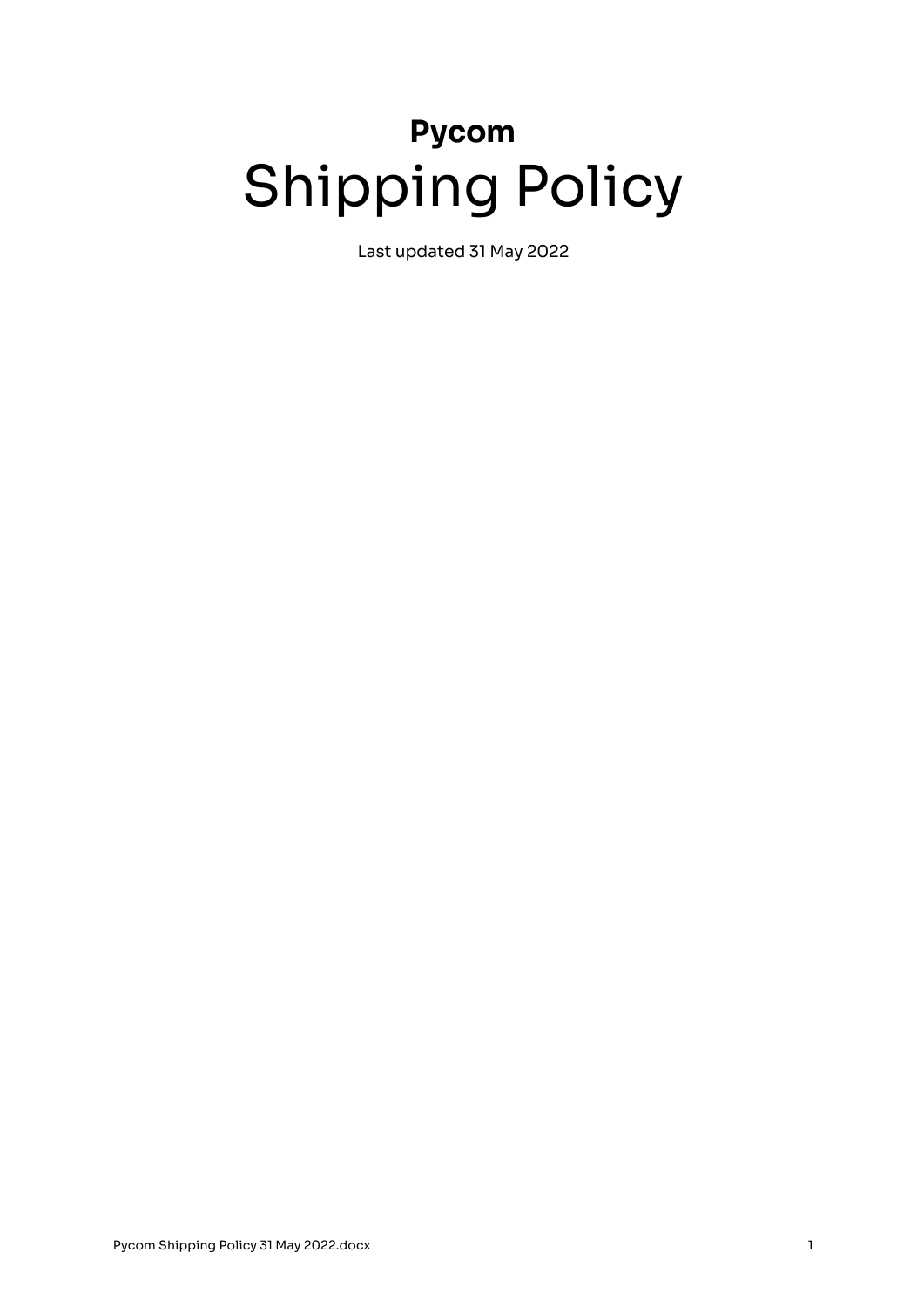# **SHIPPING & DELIVERY POLICY**

#### **Last updated May 31, 2022**

This Shipping & Delivery Policy is part of our Terms and Conditions ("Terms") and should be therefore read alongside our main Terms and Conditions as they apply to consumers and business customers:

https://pycom.io/terms-conditions

Please carefully review our Shipping & Delivery Policy when purchasing our products. This policy will apply to any order you place with us.

# **WHAT ARE MY SHIPPING & DELIVERY OPTIONS?**

We offer Courier Shipping via DHL.

#### **Shipping Fees**

We offer shipping at the following rates:

|                   | DHL fees     |
|-------------------|--------------|
| Courier           | according to |
| 3-5 Business Days | weight and   |
|                   | package size |

**Shipping Method Shipping Fee**

All times and dates given for delivery of the products are given in good faith but are estimates only.

For EU and UK consumers: This does not affect your statutory rights. Unless specifically noted, estimated delivery times reflect the earliest available delivery, and deliveries will be made within 30 days after the day we accept your order. For more information please refer to our Terms and Conditions.

Once your order is received it will be packed and shipped within 3-5 business days. Additional shipping fees may apply for remote areas. If this is the case for a shipment, Pycom's Logistics team will be in touch to advise and agree additional payments. A list of remote areas can be found here:

https://www.dhl.de/content/dam/images/Express/downloads/dhl-express-remoteareas-service.pdf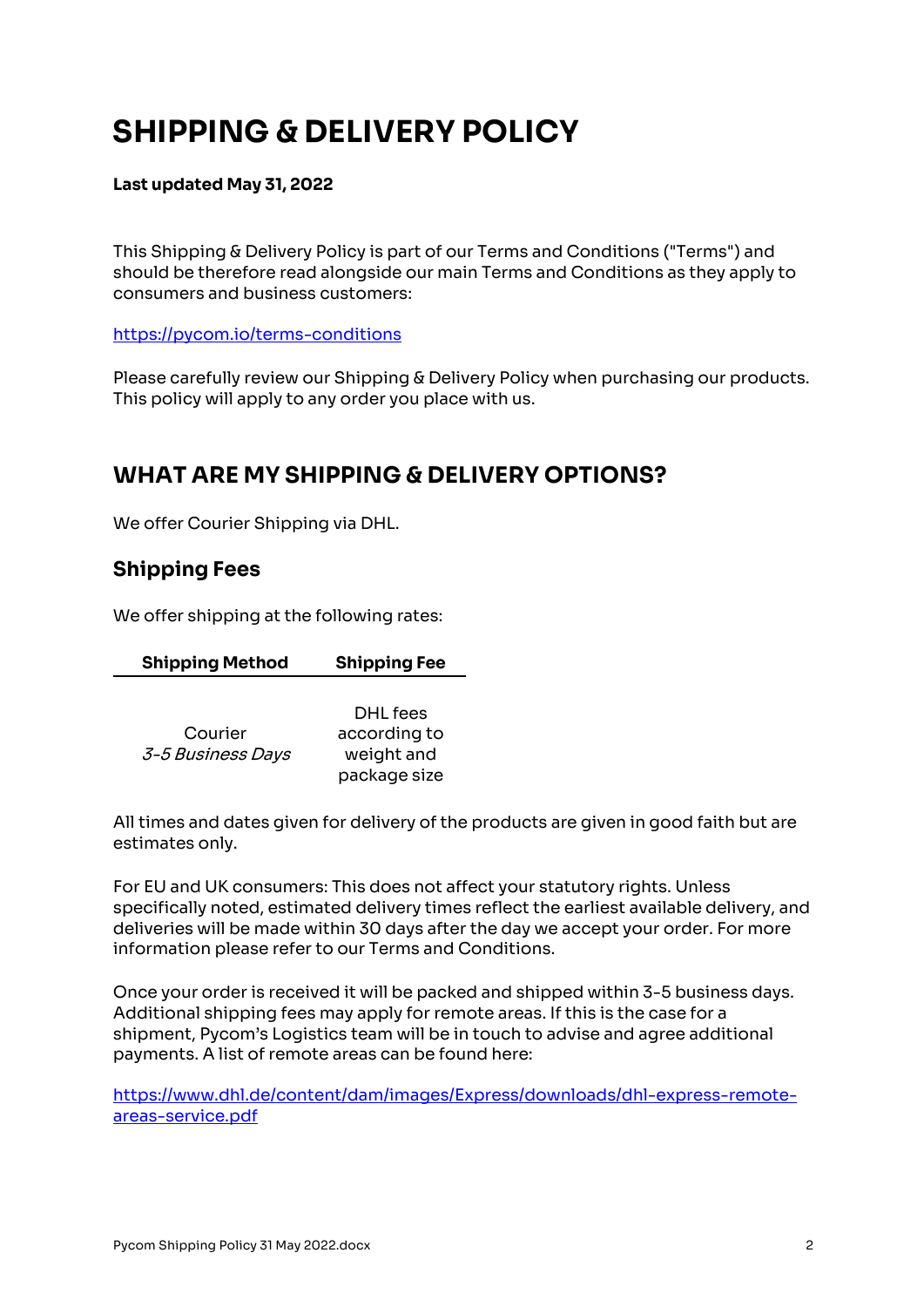# **DO YOU DELIVER INTERNATIONALLY?**

We offer worldwide shipping and deliveries.

For information about customs process you need to refer to the customs process in the country the goods are being shipped to.

Our courier partners DHL have some overviews of the customs process here:

https://mydhl.express.dhl/gb/en/help-and-support/customs-clearanceadvice/customs-process.html#/what\_is-customs

Please note, we may be subject to various rules and restrictions in relation to some international deliveries and you may be subject to additional taxes and duties over which we have no control. If such cases apply, you are responsible for complying with the laws applicable to the country where you live and will be responsible for any such additional costs or taxes.

https://www.dhl-eucustoms.com/duty-and-tax-fundamentals.html

Once a package has been received at Customs, it is normally not possible to retrieve it without incurring fees.

It is always prudent to check the customs process in the receiving country before processing an order with Pycom.

■ Email sales@pycom.io

#### **DUTIES AND VAT CHARGES**

Duties and VAT are NOT included in our online sales which means that these charges may apply once an item is received in the country of destination. It is not included in the overall shipping costs you pay to the online.

Pycom is not responsible for these costs and it is our customers' responsibility to look into and understand what duties and VAT charges apply for items received in the country of destination.

DHL have a guide here:

https://www.dhl-eucustoms.com/duty-and-tax-fundamentals.html

#### **ARE THERE OTHER SHIPPING RESTRICTIONS?**

Pycom reserves the right to not ship to countries on international embargo lists as well as countries where previous deliveries have proven particularly difficult.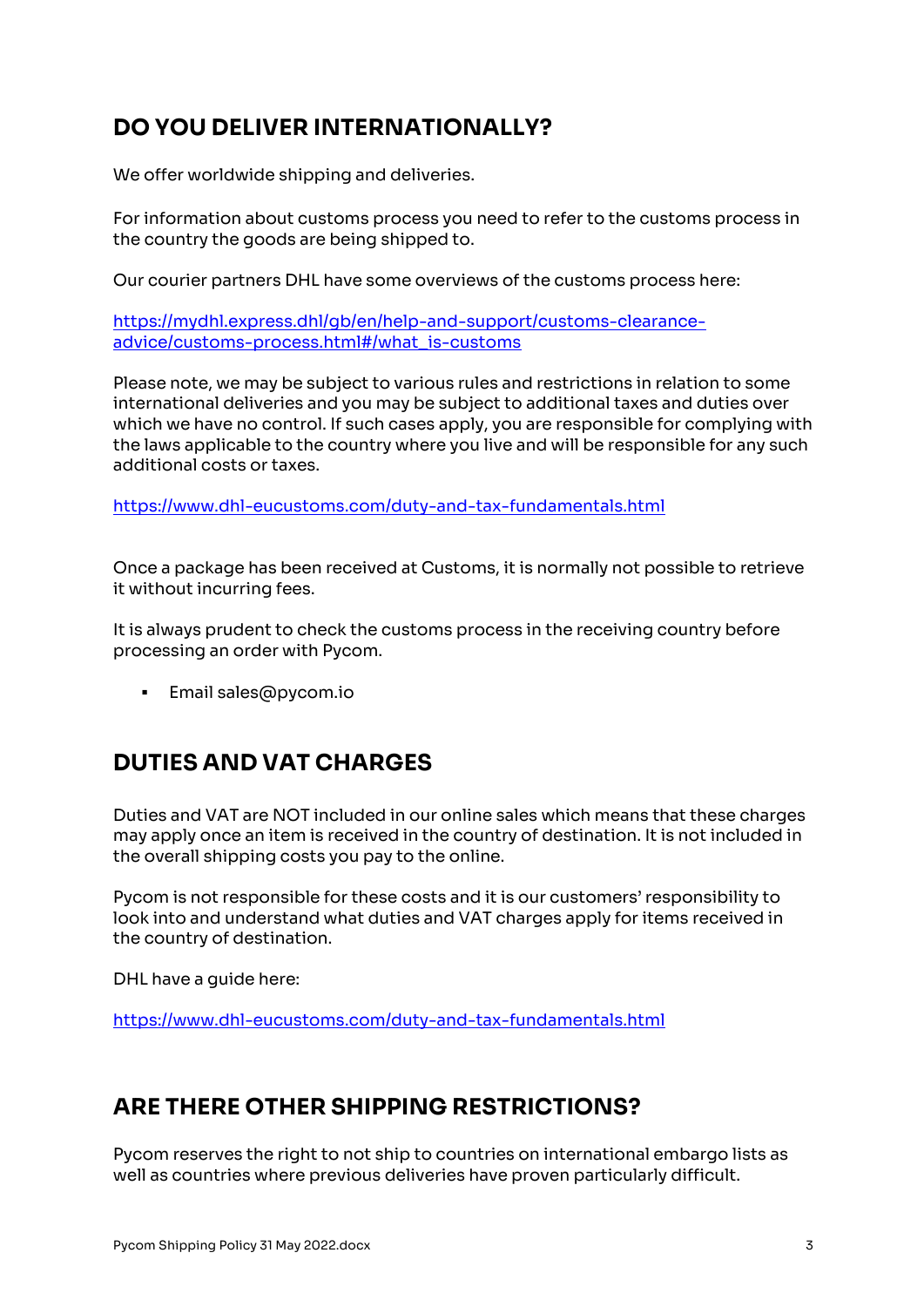# **Denied Parties**

DHL operates with a Denied Parties Policy. According to DHL

"As a trusted service provider, DHL Express respects local and international rules and laws implemented in the context of strengthening global security through international sanctions. Therefore any shipment given to DHL Express could be delayed if the shipper or the receiver involved in the transaction is linked to an individual or entity that is on a Denied Parties list or its content or destination breaches country-based sanctions."

More information about Denied Parties can be found here:

https://mydhl.express.dhl/gb/en/help-and-support/shipping-advice/whatdocuments-do-i-need/denied-parties.html

If in doubt, please email sales@pycom.io.

### **WHAT HAPPENS IF MY ORDER IS DELAYED?**

If delivery is delayed for any reason, we or our courier DHL will let you know as soon as possible and will advise you of a revised estimated date for delivery. With DHL it is possible to track shipments using the waybill number on this website:

https://www.dhl.com/global-en/home/tracking.html

For EU and UK consumers: This does not affect your statutory rights. For more information please refer to our Terms and Conditions.

# **QUESTIONS ABOUT RETURNS?**

If you have questions about returns, please review our Returns Policy

http://www.pycom.io/returns.